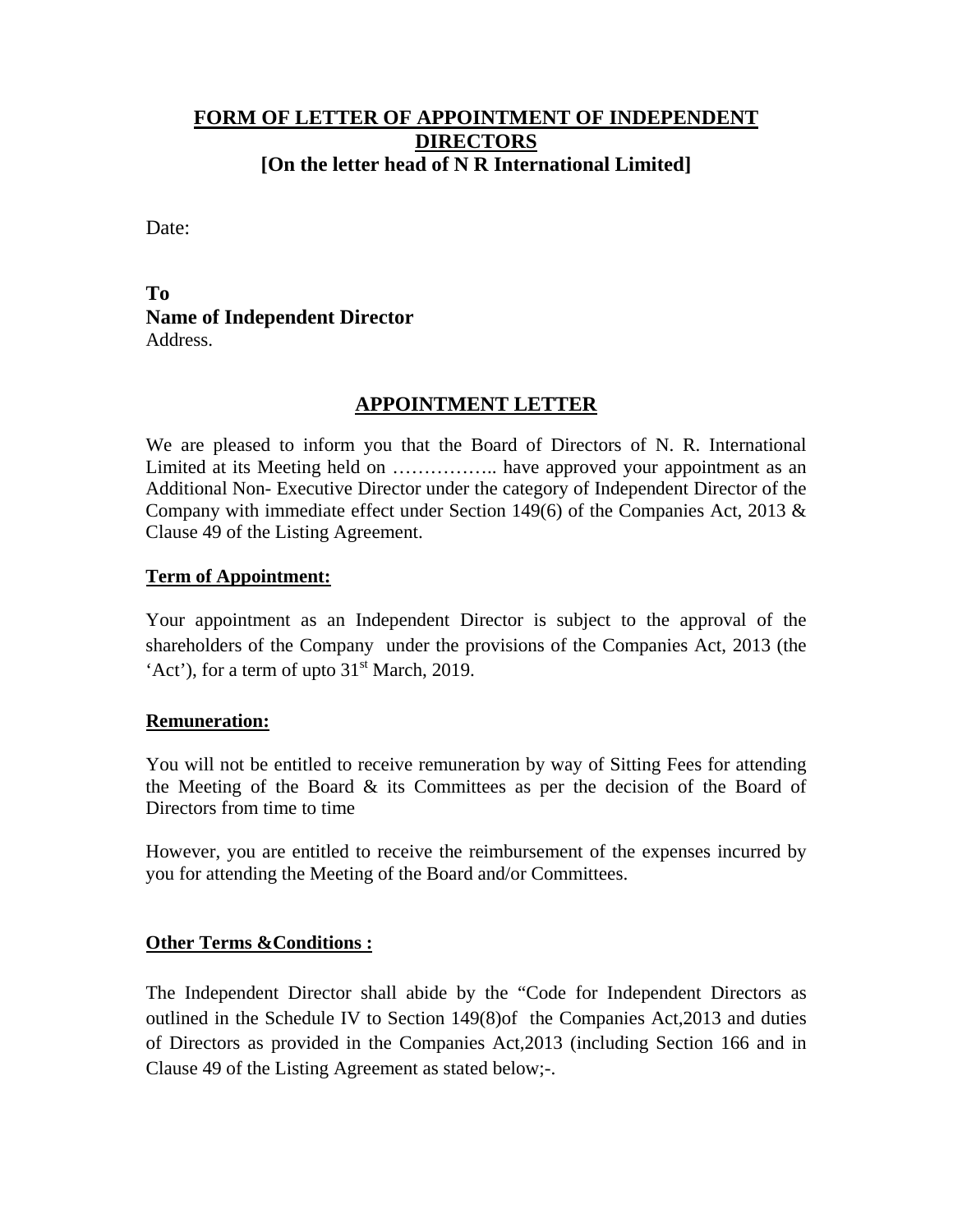### **Role and Duties:**

Your role and duties will be those normally required of a Non-Executive Independent Director under the Companies Act, 2013 and the listing agreement. There are certain duties prescribed by the 'Act' for all Directors, both Executive and Non-Executive, which are fiduciary in nature and are as under:

- i. You shall act in accordance with the Company's Articles of Association.
- ii. You shall act in good faith in order to promote the objects of the Company for the benefit of its members as a whole, and in the best interest of the Company.
- iii. You shall discharge your duties with due and reasonable care, skill and diligence.
- iv. You shall not involve yourself in a situation in which you may have a direct or indirect interest that conflicts, or possibly may conflict, with the interest of the Company.
- v. You shall not achieve or attempt to achieve any undue gain or advantage either to yourself or to your relatives, partners or associates.
- vi. You shall not assign your office as Director and any assignments so made shall be void.

#### **Committees:**

The Board of Directors may if it deems fit, invite you for being appointed on one or more exisitng Committees.

#### **Evaluation:**

The Company will carry out an evaluation of the performance of the Board as a whole, Board Committees & Directors on an annual basis.

#### **Directors and Officers Insurance:**

The Company presently does not have a Director and Officer Insurance. In case the above cover is taken the same will be informed to you.